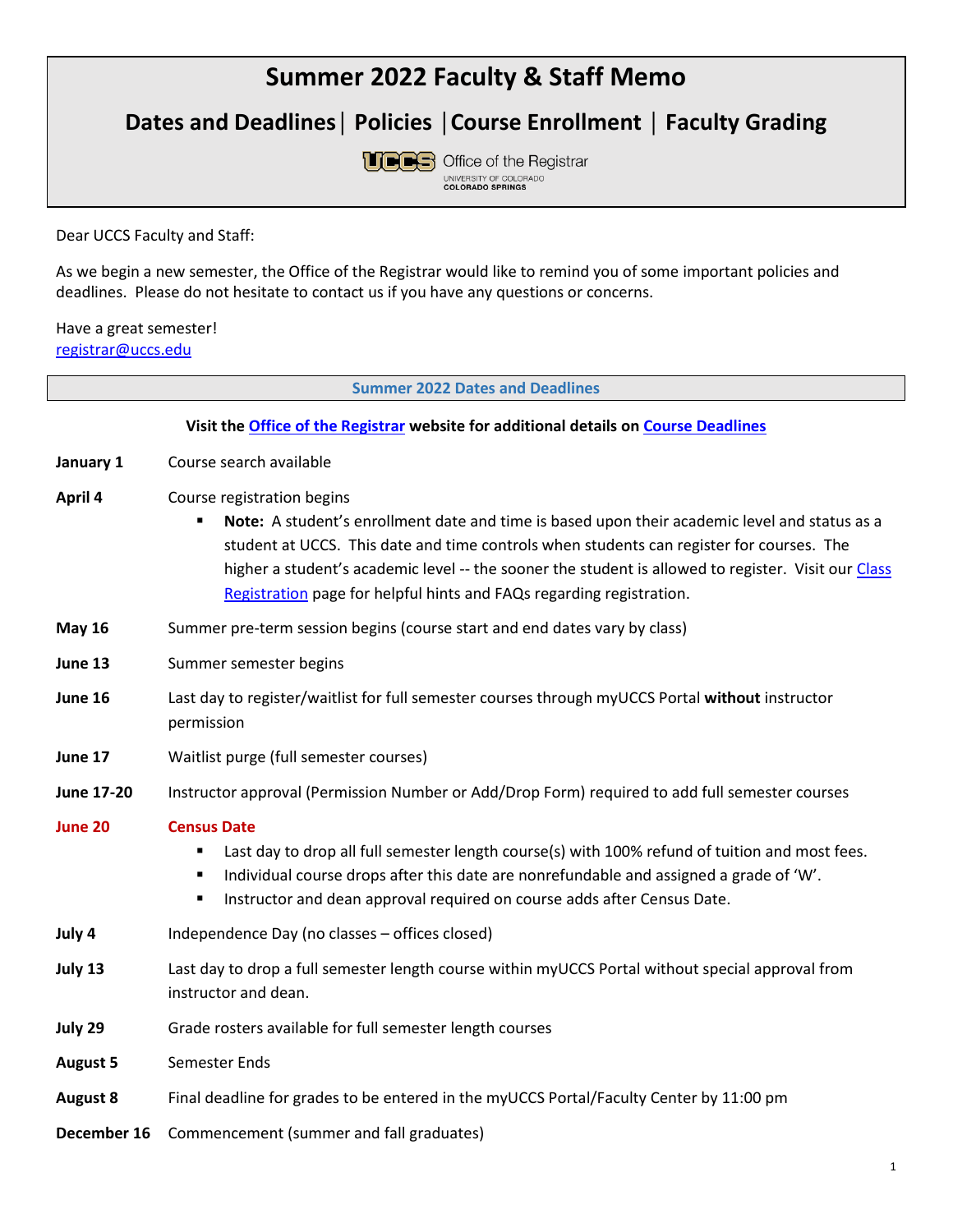#### **Family Educational Rights and Privacy Act (FERPA)**

The University of Colorado complies with the provisions of [FERPA.](https://registrar.uccs.edu/ferpa-the-family-educational-rights-and-privacy-act) The act was designed to protect the privacy of educational records. Please consider taking a Skillsoft course in your portal (CU: FERPA for Faculty or CU: FERPA) to best acquaint yourself with the law. Additional information about FERPA can be found under Student Rights and Responsibilities in the online Academic Catalog. Practices, such as posting grades to office doors or on the web, leaving exams or papers where others can access such records, are a violation of student privacy rights. Best practice: If any person other than the student or university staff will ever see a document, do not include personal identifiable information on the document.

**Full FERPA Privacy Students:** Students may also ask the university not to publicly disclose directory information – students can choose full privacy or limited privacy. Full privacy students are identified in CU-SIS with a **PRIVATE** flag on student data screens and on class/grade/advisee rosters. If information is requested by third parties for students who have the **PRIVATE** flag, no information can be given. The proper response is: "Due to data privacy policies, we are unable to respond to your request."

- ➢ **Exception:** UCCS email is the official means of communication (UCCS Policy 700-001). You may conduct university business with **PRIVATE** students through their UCCS email account.
- ➢ **Full Privacy Students in the Classroom:** Students on full privacy do not have the right to anonymity in the classroom (in person or online) as it only protects them from having information released to outside third parties. As such, instructors may continue to refer to students by name in the classroom or in an online forum.

## **Confirming Student Enrollment**

Students must be officially enrolled in a course to attend. The only exceptions to this rule are persons who have your permission **and** possess either an official campus "Audit Card" or a "Listening-In" Permit issued by the Online and Academic Outreach Office.

Students are **not** permitted to sit in a course to make up an incomplete grade from a prior term without officially registering and paying for the course.

Faculty can log in to the myUCCS Portal to view their class roster(s). If you are unsure if a person is registered in your class, department administrative assistants or the Office of the Registrar staff can help determine accurate registration.

#### **Understanding Waitlists**

For full semester length courses, the only way for students to enroll in a course that is closed is by placing themselves on the waitlist (waitlists available through **11:50 pm on June 16**).

**Note:** The system *will* allow students to waitlist for more than one section of the same course. In addition, the system *will* allow students to fully register for one section of an open course and waitlist for another section of that same course.

**Important:** The student *will not* roll into a course off the waitlist if they are fully enrolled in an open section of that course and waitlisted for another section (unless that specific course is repeatable for credit). Students on the waitlist are automatically enrolled in the course if a seat becomes available or enrollment limits are increased.

Instructors may accommodate students on the waitlist through **June 16** by requesting to increase their course enrollment limit or by requesting that students be manually rolled into the course over the published limit. Contact [registrar@uccs.edu.](mailto:registrar@uccs.edu)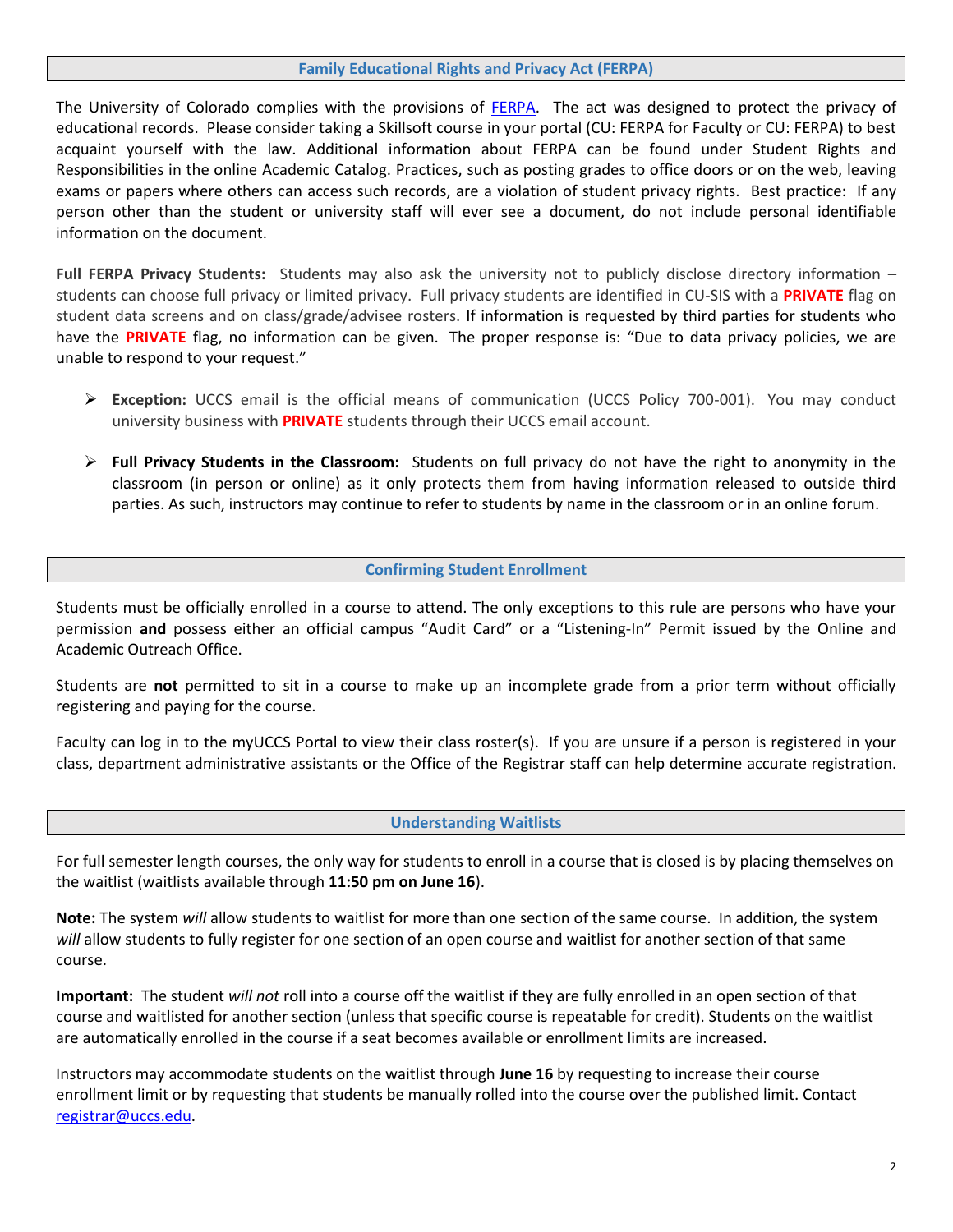Waitlists will be purged the morning of **June 17**.

After waitlists are purged, students may enroll in a closed course by using a Permission Number from the academic department or advisor or by using an add/drop Form with instructor signature(s) until Census Date.

**After Census Date (June 20):** Students must use an add/replace form to add courses with approval/signatures of the instructor, dean, and Student Financials Services. Permission Numbers are not valid after Census Date.

**Short Course Waitlists:** For short courses, the last day to waitlist aligns with the last day to enroll in the course. Waitlists will be purged the following business day.

**Deadlines for Adding and Dropping Courses (Full Semester Length Courses)**

**Important Note:** Short courses (courses that start before the term or after census date and meet for less than 8 weeks) have varying census dates and withdraw deadlines depending on the number of days/weeks the course meets. Students can see the deadlines in their myUCCS Portal by clicking on the calendar icon within their class schedule. Visit the [Course](https://registrar.uccs.edu/course-deadlines)  [Deadlines](https://registrar.uccs.edu/course-deadlines) section of the [Office of the Registrar](https://registrar.uccs.edu/) website for more details on course deadlines.

**Adding Courses:** Students can add full semester length courses in their myUCCS Portal without special permission until **11:50 pm on June 16.** To add a course after **June 16**, students *must* be issued a permission number (through the academic department/advisor) or obtain the instructor's approval/signature on an add/drop form. Permission numbers *cannot be used* after **11:50 pm on June 20**.

**Adding Courses after Census Date:** After Census Date (**June 20**), approvals of both the instructor and dean of the college of the course are required. The student must submit a *completed* Add/Drop form to the Office of the Registrar (Main Hall 108 or [registrar@uccs.edu\)](mailto:registrar@uccs.edu) for processing.

**Census Date/Dropping Courses:** Students can drop full semester length courses via the myUCCS Portal through **11:50 pm on June 20** and receive a full refund. Full semester length courses dropped before this deadline will not be assigned a grade.

**Dropping Courses after Census Date:** After Census Date, students may drop full semester length courses *without* dean or instructor approval via the myUCCS Portal through **July 13**. These drops are nonrefundable, and a grade of 'W' will be assigned automatically. Visit the [Course Deadlines](https://registrar.uccs.edu/course-deadlines) section of th[e Office of the Registrar](https://registrar.uccs.edu/) website for more details on course deadlines.

**Dropping Courses after July 13:** Students must obtain instructor approval first, then dean's approval on an ADD/DROP form to drop a course after **July 13**. These types of requests are only granted to students who have extenuating circumstances, and it is not guaranteed that students will be granted the option to drop a course(s). If approved, course drops after this date are assigned an official grade of 'W'.

If a student is requesting approval to **drop all courses** after **July 13**, they are **Withdrawing from the Term**.

**Withdrawing from the Term (Full Semester Length Courses)**

Students who drop *all* their courses (zero credit hours remaining) are withdrawing from the term.

Students must obtain instructor approval first, then dean's approval to withdraw after **July 13** via a Withdrawal Form available in Main Hall room 108. These types of requests are only granted to students who have extenuating circumstances, and it is not guaranteed that students will be granted the option to withdraw.

**Grading**

**\*\*\*** Please visit our [Faculty Grading](https://registrar.uccs.edu/grading) webpage for additional details and questions regarding online grading **\*\*\***